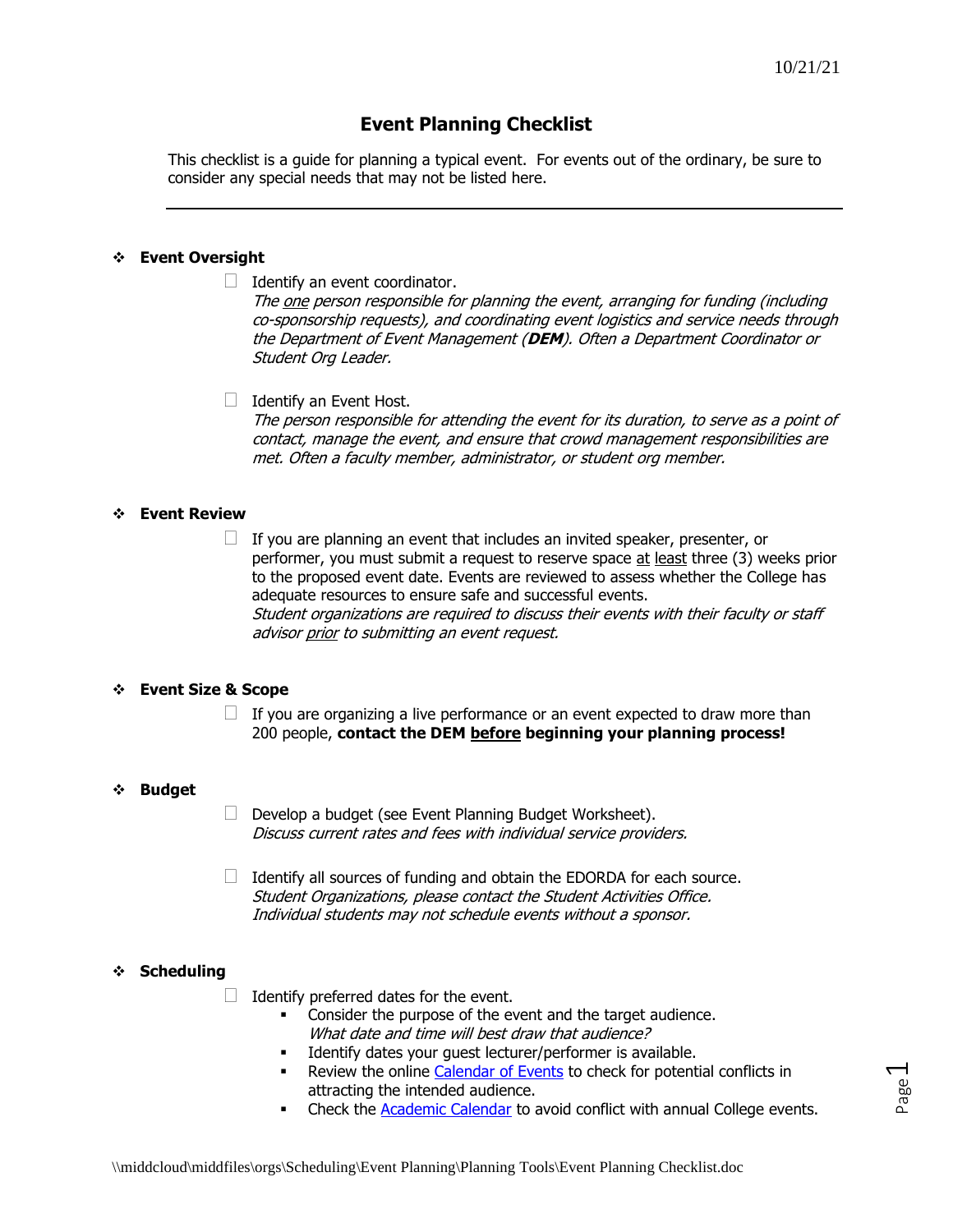- **EXECTE:** Review the College's policy on [Annual Date Restrictions.](http://www.middlebury.edu/offices/business/scheduling/scheduling_policies/date_restrict) There are times when the College is unable to support events.
- Be aware of the College [policy on Religious Holidays.](https://www.middlebury.edu/office/scott-center/resources/middleburys-religious-holidays-policy)
- $\Box$  Identify a suitable venue and check for availability.
	- What size & type of room will be required?
	- Does the space meet your needs for parking, technology, catering, etc.?
	- **EXECUTE:** Check space capacity, features, and availability on [25Live](https://25live.collegenet.com/pro/middlebury#!/home/dash) Pro.
	- If you are unsure which venue is best for your event, simply indicate the type of venue in the "Preferred Location" field when you submit your request. Examples: auditorium, seminar room, classroom, performance space.
- $\Box$  Schedule a venue.
	- **EXECT:** Submit an Event [Reservation Request Form](http://www.middlebury.edu/offices/business/scheduling/forms) online. Include all known and *possible* event needs at this time.
	- Please submit a request even if a preferred location has not been identified. The scheduler will assist in determining an appropriate venue. Be sure to reserve any additional venues if necessary for a reception, dinner, break-out sessions, performer's green room, etc. if applicable.
	- Await confirmation that the date is available, and a venue has been reserved. There may be high profile events in the planning stage that you would not be aware of. DEM will advise of this and offer alternatives ASAP.
- $\Box$  Confirm a date with your visitor and finalize arrangements only after you have received a 25Live Event Confirmation:
	- Finalize contracts and related paperwork. Consult the Controller's Office web site for details re: [Independent Contractors](http://www.middlebury.edu/offices/administration/vpfin/finance-office/controller/payment/ic) and Other Visitors. NOTE: Students may not sign contracts in the name of the College.
	- **■** Make travel arrangements including from and to the airport or train station.
	- **EXECT** [Reserve a College vehicle,](https://www.middlebury.edu/office/facilities-services/maintenance-and-operations/vehicle-rentals) if necessary, to provide ground transportation for the visitor while in Middlebury.
	- **■** Make lodging reservations.

# ❖ **Non-U.S. Citizen Presenters/Artists/Lecturers**

 $\Box$  Contact the [Tax Office](http://www.middlebury.edu/offices/business/tax/visa) to determine what visa is appropriate for a visit and what its tax implications are. The correct tax forms must be sent and signed in advance.

# ❖ **Catering**

- **Place your order with [MiddCatering](https://www.middlebury.edu/office/dining-services/catering) via Catertrax at least 7 days in advance. Contact** [catering@middlebury.edu](mailto:catering@middlebury.edu) or Megyn Pitner at x5959 with any catering-related questions.
- $\Box$  You may use a Non-College Caterer only if they are on the [approved list.](https://www.middlebury.edu/office/dining-services/catering/non-college-catering-options)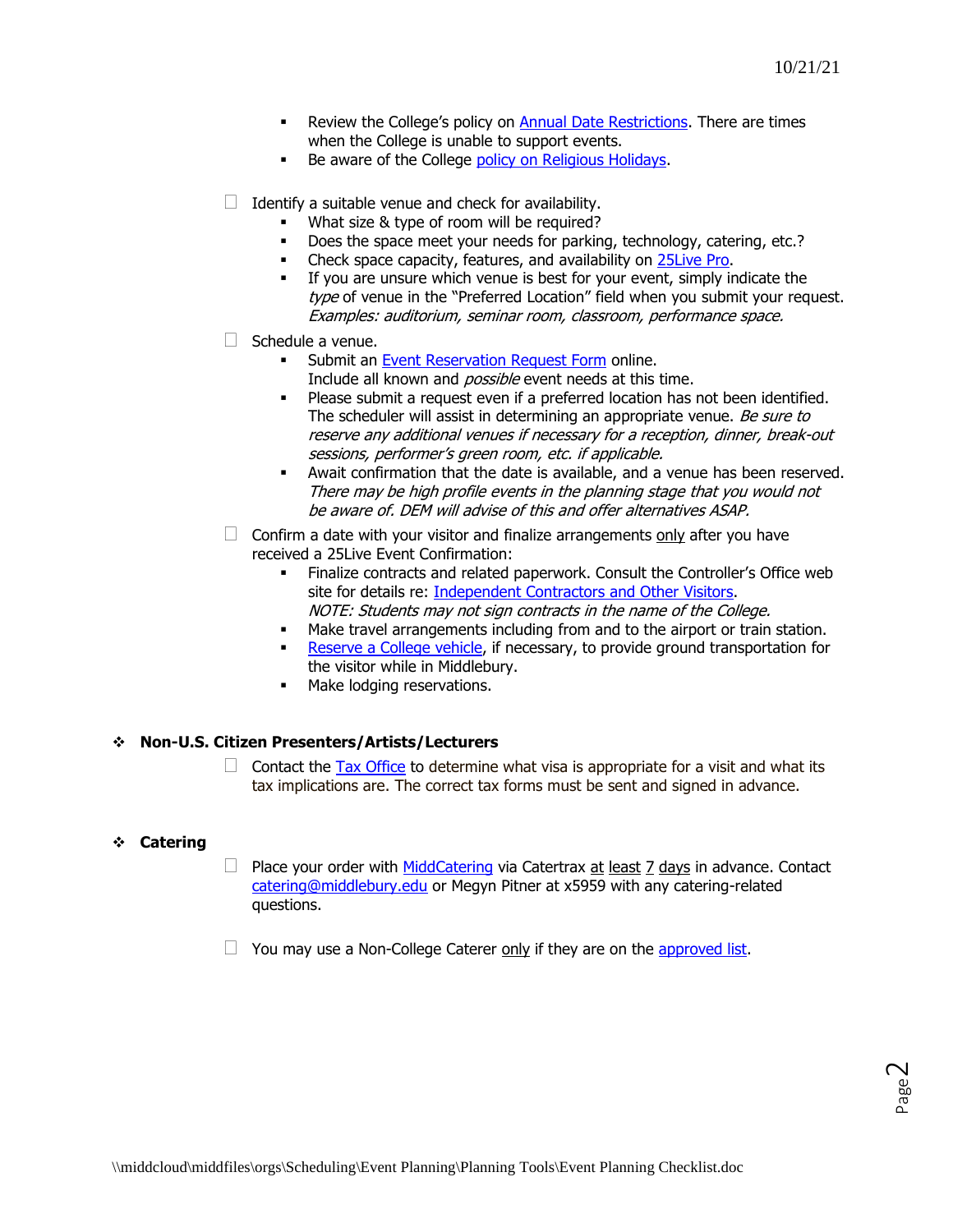#### ❖ **Event Set up**

- $\Box$  If you are not familiar with the space, please visit it to assess how your event will flow in that venue.
- $\Box$  Review the details of the 25 Live Event Confirmation and consider your needs as compared to the venue. Consider possible set-up and equipment needs:

| tables for catering, registration, panel<br>discussion, book signing, etc. | microphones: for speaker/s? for Q&A?<br>wireless or in a stand? Qty? (Helpdesk) |
|----------------------------------------------------------------------------|---------------------------------------------------------------------------------|
| chairs for guest speaker/s (type?)                                         | podium                                                                          |
| arrangement of tables/chairs (layout)                                      | room w/ white board                                                             |
| linens for dining/food tables (Catertrax)                                  | easels (specify w/ or without pads)                                             |
| blue cloths for registration or panel tables                               | NOTE: you must BYO markers                                                      |
| trash / recycling / compost bins                                           | bulletin boards                                                                 |
| sign stands                                                                | OTHFR?                                                                          |

NOTE: Facilities Services charges standard hourly labor rates for deliveries and event setups.

 Contact DEM to request any additional items **no less than two weeks in advance of the event**. If necessary, create a sketch to relay how you wish the room to be set up. DEM can provide blank floor plans on request. PLEASE NOTE: It is the responsibility of the Event Host to confirm details in a timely manner. DEM is unable to monitor progress or provide reminders.

# ❖ **Technology**

- $\Box$  Confirm the technology required for the event. DEM will copy the Helpdesk on your event confirmation to generate a Helpdesk Service Request. The event coordinator will receive a copy of the Service Request. It is up to the event coordinator to ensure that this occurs, and to review any details with Media Services.
- $\Box$  If you have invited a performer, request a copy of the "technical rider" associated with their contract. It will list the equipment requirements for their performance. Depending on the complexity of your request and the availability of support staff, some production services may need to be outsourced. NOTE: You will incur the cost of any special equipment or staff that needs to be outsourced.
- $\Box$  If you wish to have an event videotaped, consult the Media Services web site for supported recording locations and their [recording policy.](https://www.middlebury.edu/office/information-technology-services/requests/media-services/event-recording)

- You must submit a Recording Request via the Helpdesk.

- You must obtain a signed Consent & Release form from each participant being recorded.

 $\Box$  If you wish to have an event live streamed, consult Media Services' web site for approved [streaming locations.](https://www.middlebury.edu/office/information-technology-services/requests/media-services/event-live-streaming) NOTE: There is a service fee for >100 viewer hours.